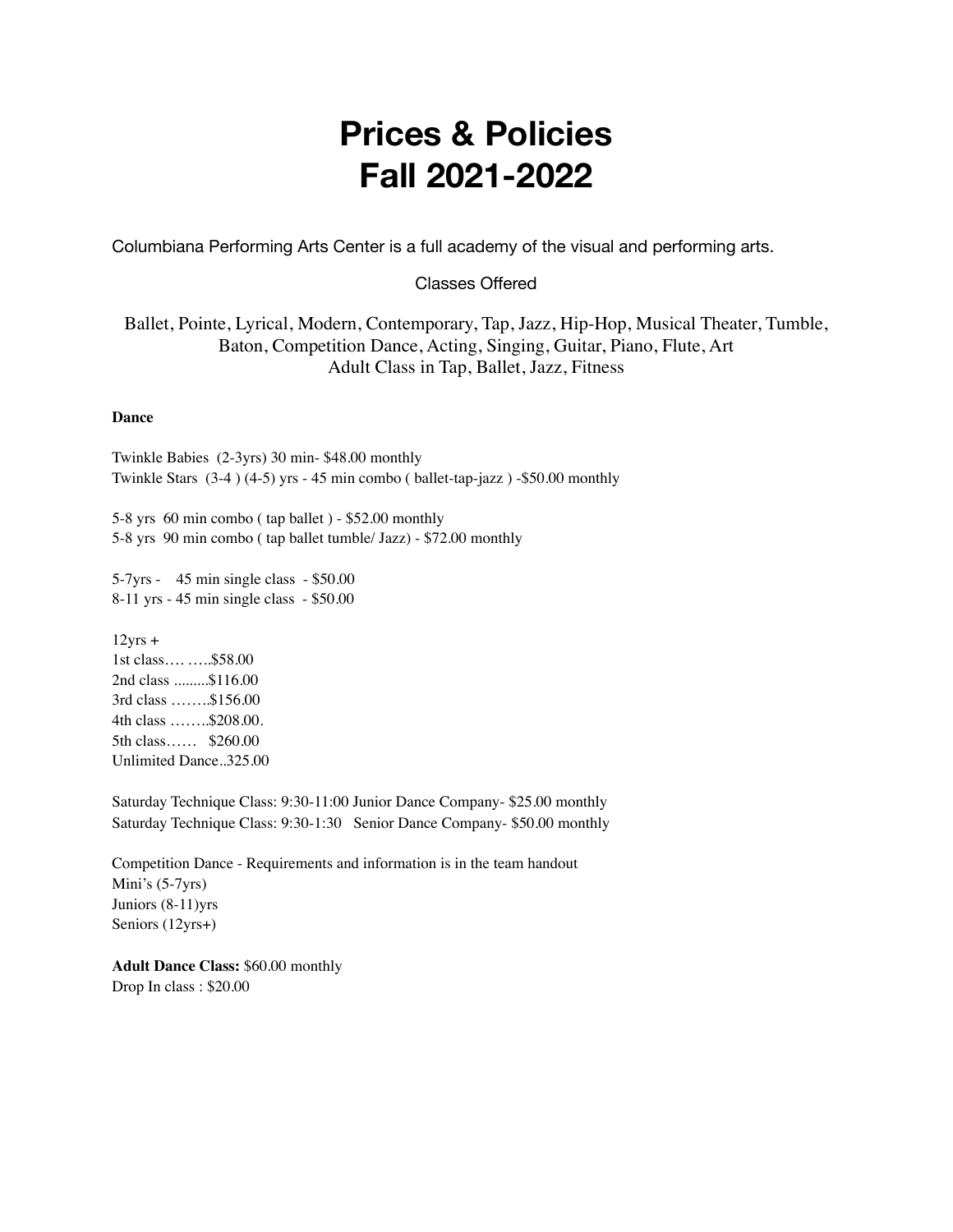#### **Music Studio**

Private music classes of any kind are charged weekly according to the weeks in the month. 1/2 hour Private -\$25.00 weekly (12 yrs up ) 45 min private - \$30.00 weekly group class -  $$65.00$  monthly  $(5-7yrs)$   $(8-11yrs)$ 

#### **Music Bugs** - \$65.00 monthly:

A fun little class for 3-4 and 5-7 yrs consisting of singing, movement, instruments, designed to promote cognitive development, encourage social skills such as sharing, taking turns and building friendships.

#### **Acting Studio**

#### **Triple threats Tiny Broadway (5-7yrs) …….. 90 minutes weekly ……\$125.00 monthly**

Tiny Broadway is a great way to introduce performers ages 5 to 7 yrs the excitement of musical theater! Students will love bringing all the fun of singing, dancing and acting together in each class. Each class will include vocal warm ups and acting exercises in addition to teaching basic musical theater jazz dance choreography. Tiny Broadway also introduces accents, stage direction and improvisation in a fun and age appropriate way. Props and costume pieces will enhance the experience as the future stars bring the musical to life!

**Triple Threats -** Triple Threat Class (Acting, singing, and a musical theater dance class weekly - 8-11yrs) - 2 hours - \$150.00 monthly

**Acting 101, 102, 103 -** 60 minute class -10 years and up \$72.00 monthly

#### **Visual Art**

**Art Classes 101A - Mixed Media & More** - **\$65.00 monthly or pay full session \$180** (5-7yrs) & (8-12yrs) Sept.-Dec.

**Intro to Drawing 101** - 7-11yrs & 12yrs+ \$65.00 monthly or 180.00 per session

SESSION 1 - Sept 14- Dec 1 / SESSION 2 - Jan 5 - April 13

#### **Intro to Drawing 102** - \$**65.00 monthly** o**r 180.000 per session**

( must take intro to drawing 101 first, unless approved by instructor )

**Special Star Wars Character Class:** 9yrs + - \$80.00 monthly or \$225.00 per session

Session 1 - Sept 13-Nov 29 / Session 2 - January 11-April 5 (same as 1st session)

#### **6 week Art Sessions :** \$125.00 per 6 week session

pay for 3 session - 5% / pay for 6 sessions - 10%

*Art supplies can be ordered through the studio for \$70.00.*

**Birthday Parties-2 hours -** \$275.00 for 10 students - \$15.00 each additional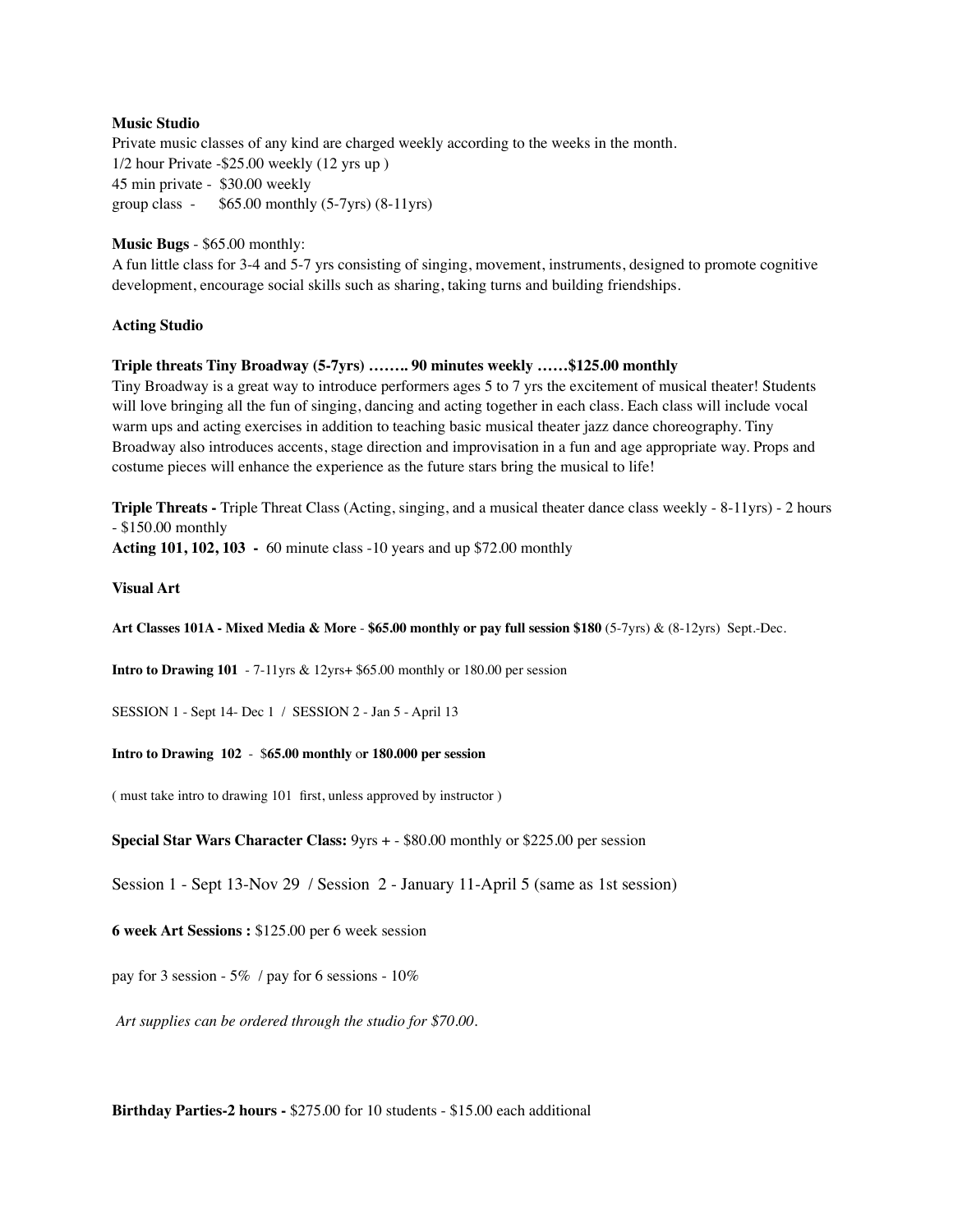#### **Policies**

**Registration**: A \$25.00 registration fee is required yearly to enroll your child at Columbiana PAC. This fee reserves your space in class and is non-refundable and non-transferable. Registration is not complete until this fee is paid and all necessary forms are signed.

**Registration Fee**: \$25.00 per student / \$40.00 per family

**Tuition:** Upon registration, the 1st month tuition is due at the time of registering. A credit card on file is the preferred payment of choice and will be debited on the 1st of each new month. A 4% service fee is applied to all credit card payments. Check and or cash payments are also accepted and are considered manual payments. \*\*Manual Payments are due the 20th of each month PRIOR to the new month. A \$10.00 late fee is added to single class tuition and or multiple class discounts are lost when payment is not paid by the 10 day grace period.

**Covid-19** - In the event of a state shut down, all classes will go virtual and tuition will continue as normal.

**Rates:** All monthly tuition is based on a 40 week calendar month. Tuition is charged by a 4 week month so any 5th week covers a Holiday month. Tuition remains the same regardless of how many weeks are in each month. this holds true for performance months where as your tuition remains the same and helps offset the cost of rehearsals and extra classes. An invoice will be placed inside the students folders in the waiting room prior to each new month.

**Family Discounts**: 1st Child regular Price, 2nd Child 5% discount, 3rd Child + 10% discount. There are no discounts on private classes. camps, clinics or workshops since all special classes are priced with discounts already.

**Refunds, Transfers, and Withdrawals:** Columbiana Dance upholds a NO REFUND policy. There are no refunds on classes, camps, clinics, private classes, missed classes, costumes, fees, and or tickets. We will not hold or transfer payments to another student, family member, or class. Students who wish to withdraw from the studio must do so during the last week of any four week session. Any student attending class for the 1st week will be charged for the entire month of class.

**Make Up Lessons:** There are no make up classes or refunds given for missed classes or Holidays. A make up class is given if the student is falling behind and or cancelled by the studio for weather or teacher cancellations. This includes all private classes

**Observation :** Schedule will be posted the first week of class

**Waiting Room / Class Rooms:** Students only in class rooms , parents are asked to wait in the waiting room until observation week.

**Dress Code:** Maintaining a dress code for dance promotes focus and a stronger work ethic in class. Proper dress code allows the teacher to clearly see and adjust body placement, position, alignment. Certain leotards tights and shoes will be mandatory in order to participate in class. All dress code is available to purchase through the studio for your convenience.

**Class Minimum:** A minimum of 5 students must be enrolled to offer the group rate. Parents have the option to pay a higher price for classes with less students.

A complete performance schedule will be emailed to parents before the 1st class .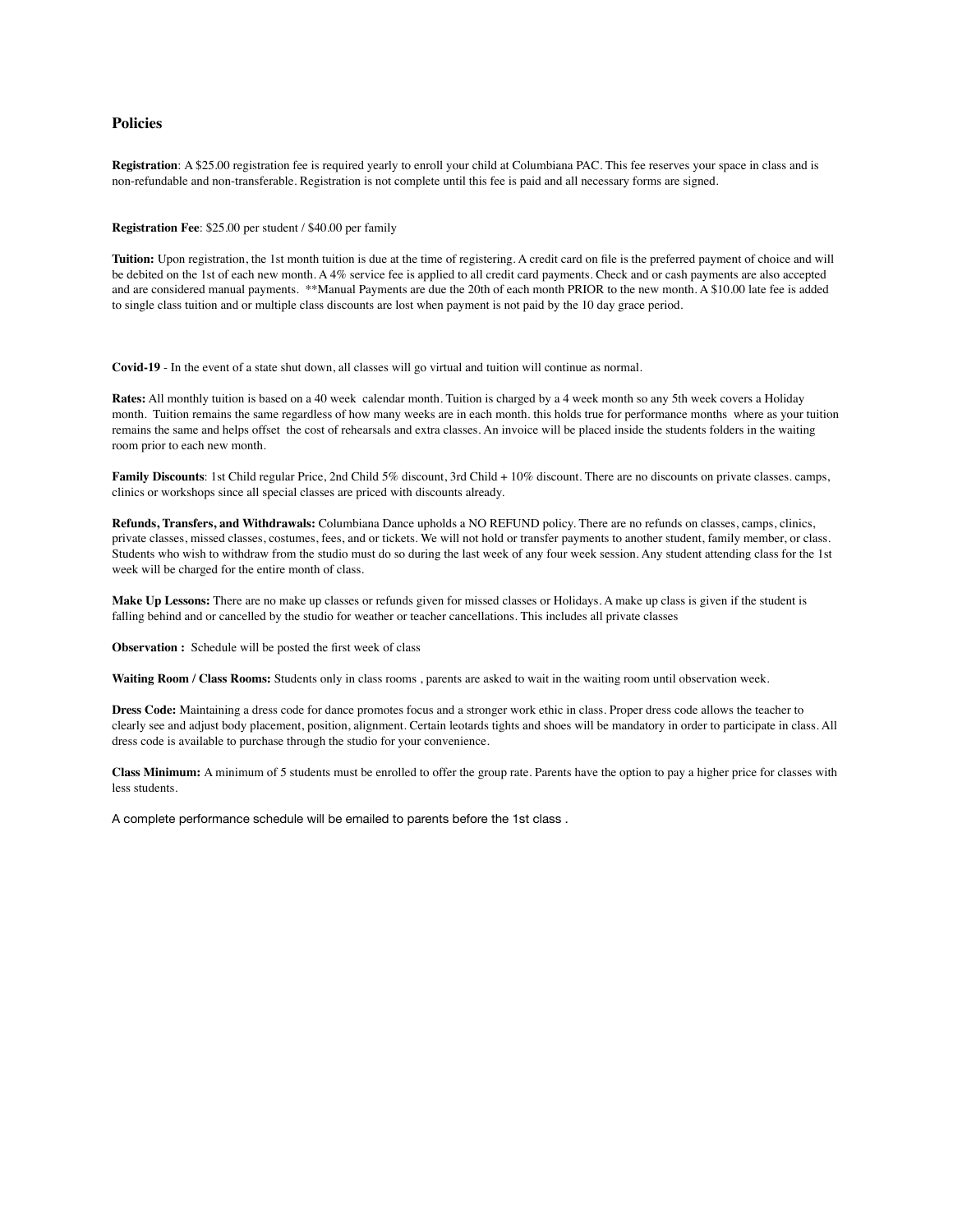#### **C-PAC Registration form 2021/2022**

|                     |                                            |                                                                                                                                                                                                                                                                                           |  | Cell (mom)________________________Cell (dad)___________________Student/Other_______________________ |
|---------------------|--------------------------------------------|-------------------------------------------------------------------------------------------------------------------------------------------------------------------------------------------------------------------------------------------------------------------------------------------|--|-----------------------------------------------------------------------------------------------------|
|                     |                                            |                                                                                                                                                                                                                                                                                           |  |                                                                                                     |
|                     |                                            |                                                                                                                                                                                                                                                                                           |  |                                                                                                     |
|                     |                                            |                                                                                                                                                                                                                                                                                           |  |                                                                                                     |
|                     |                                            |                                                                                                                                                                                                                                                                                           |  |                                                                                                     |
| Payment Information |                                            |                                                                                                                                                                                                                                                                                           |  |                                                                                                     |
|                     |                                            |                                                                                                                                                                                                                                                                                           |  | Monthly cash/ check, Payments due by the 20th of the month Prior to the new month                   |
|                     |                                            | Monthly Automatic Payments (withdrawn on the 1st of each new month)                                                                                                                                                                                                                       |  |                                                                                                     |
|                     |                                            | Customer Name                                                                                                                                                                                                                                                                             |  |                                                                                                     |
|                     |                                            |                                                                                                                                                                                                                                                                                           |  | Tuition Amount___________________________________1st Payment Date_______________                    |
|                     | Authorization for automatic payments       |                                                                                                                                                                                                                                                                                           |  |                                                                                                     |
|                     | transact tons will incur a 4% service fee. | to debit the same to such amount as indicated below at the depository financial Institution<br>indicated below. This authorization is to remain in full force and effect until 30 days after<br>Columbiana Pac receives a written notification from me of its termination. All debit card |  | I authorize and request Columbiana Performing Arts to initiate debit entries to my account and      |
| Credit Card on file |                                            |                                                                                                                                                                                                                                                                                           |  |                                                                                                     |
|                     |                                            |                                                                                                                                                                                                                                                                                           |  |                                                                                                     |
|                     |                                            |                                                                                                                                                                                                                                                                                           |  |                                                                                                     |
|                     |                                            | Card Type________Visa___________Master Card_________Discover__________Other                                                                                                                                                                                                               |  |                                                                                                     |
|                     |                                            | Exp. Date___________ Exp. year______________ Security Code______________________                                                                                                                                                                                                          |  |                                                                                                     |
|                     |                                            |                                                                                                                                                                                                                                                                                           |  |                                                                                                     |
|                     |                                            |                                                                                                                                                                                                                                                                                           |  |                                                                                                     |
|                     |                                            |                                                                                                                                                                                                                                                                                           |  |                                                                                                     |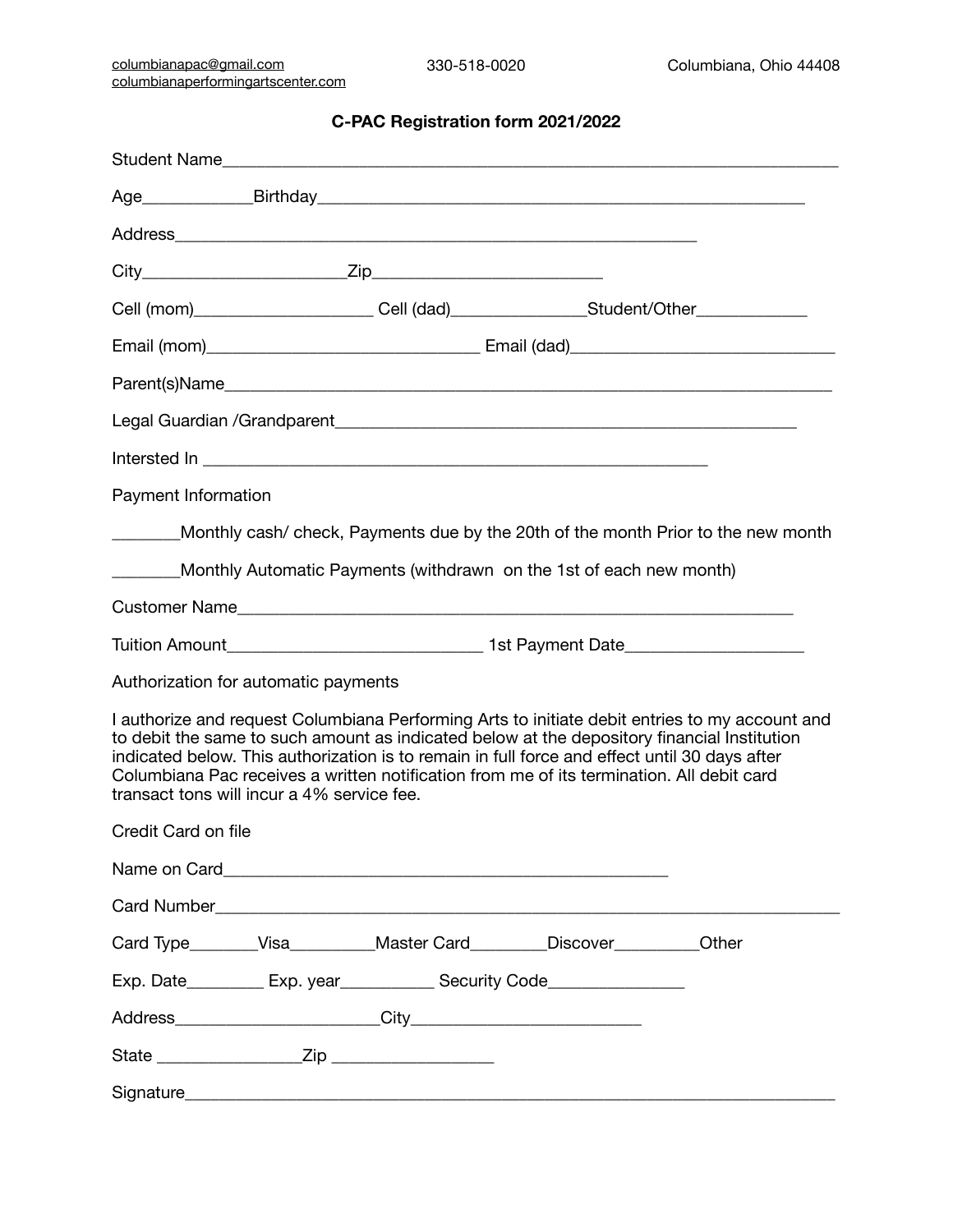| Parent Last Name         | ⊑irst | Date |
|--------------------------|-------|------|
|                          |       |      |
| <b>Student Last Name</b> | First |      |

Please initial below that you have read and understand each statement. In doing so you agree with and comply with each statement to the best of your ability.

I understand that the tuition is due on the 20th of each month prior to the new month, and if it is not paid by the grace period , the multiple class discount will not be eligible for that month and the regular fee per class will apply. ( students taking one class only will incur a \$10,00 late fee.)

I understand that the tuition is based on a monthly fee that stays the same regardless of how many weeks are in the month.

\_\_\_\_\_\_\_\_\_I understand that if my child misses class for any reason the monthly fee stays the same, and there are no credits or refunds.

\_\_\_\_\_\_\_\_\_I understand that my child will not dance if tuition is not paid by designated times.

DANCE DEPARTMENT:

\_\_\_\_\_\_\_\_\_I understand that the dance department holds an annual Holiday show and Spring dance recital each year and a costume must be purchased in order to participate .(The holiday show will provide costumes for a small rental fee)

\_\_\_\_\_\_\_\_\_I understand a \$30.00 per costume deposit for the end of the year dance recital is due by October 15th and the total costume balance is due by January 30th. All costumes must be paid in full before ordering.

I understand if my child decides to drop out of with performance, any and or all costume payments are non-refundable.

Liability release:

I acknowledge as a parent /legal guardian of

That I allow my child to participate in the classes on or near the property of Columbiana Pac. I am also aware that c-Pac and or any member of their staff or volunteer associates are not held responsible for any illness, injury, minor or major that may occur. I also understand that C-Pac is not responsible for any medical treatment.

Parent/legal guardian signature

Photo Release:

I allow C-Pac and its staff to take and use photos of my child for Columbiana Website, and any or all social media advertising intended for the business purposes only.

\_\_\_\_\_\_\_\_Yes \_\_\_\_\_\_\_\_\_No

Parent / Legal Guardian Signature\_\_\_\_\_\_\_\_\_\_\_\_\_\_\_\_\_\_\_\_\_\_\_\_\_\_\_\_\_\_\_\_\_\_\_\_\_\_\_\_\_\_\_\_\_\_\_\_\_\_\_

Date **Date**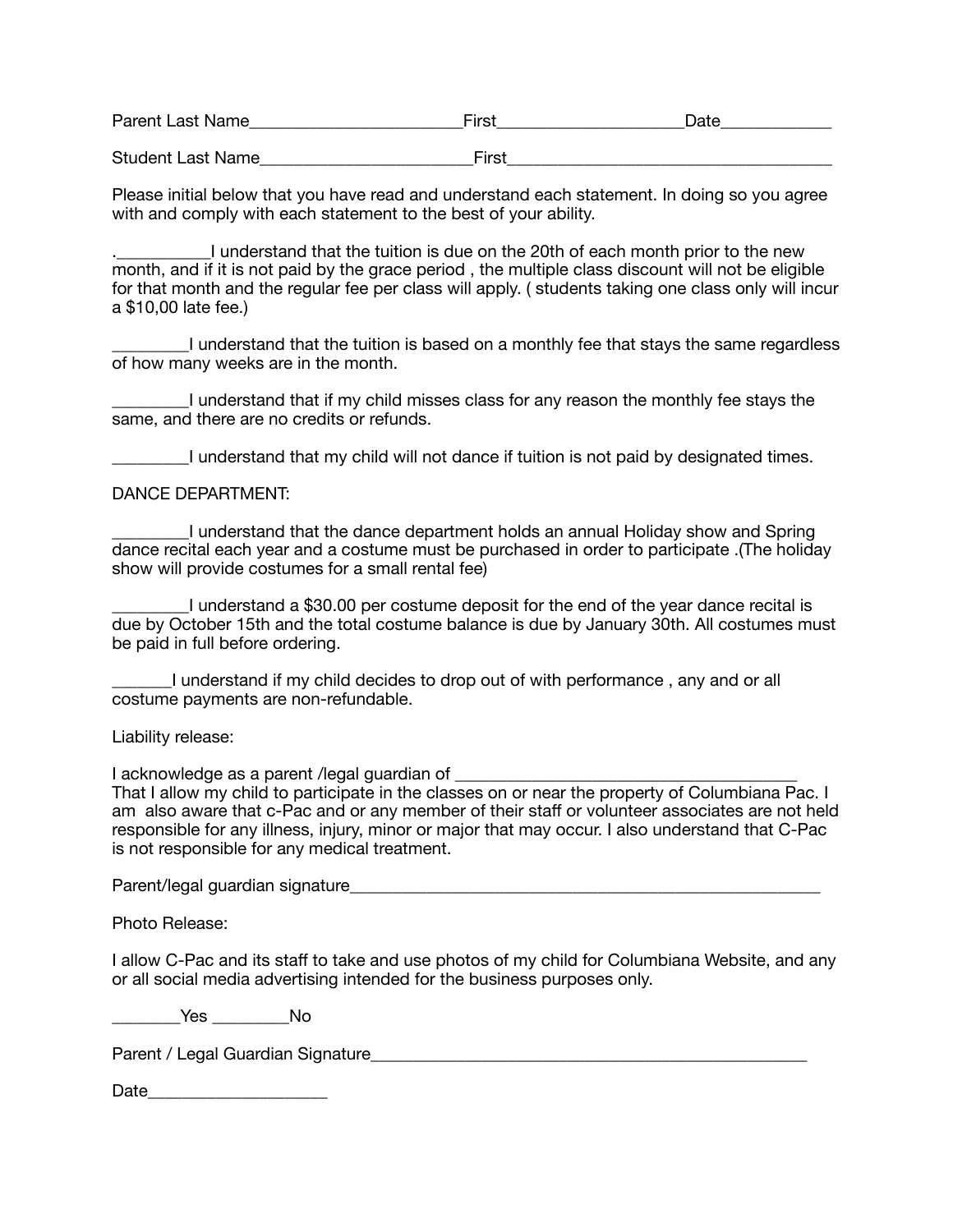# **Fall 2021/2022 Schedule**

#### **MONDAY**

### **STUDIO C**

9:30-10:00 Twinkle Babies (2-3yrs) 10:00-10:45 Twinkle Stars (3-5yrs) 4:00-4:30 Twinkle Babies (2-3yrs)

#### **STUDIO B**

3:45-4:30 Tumble (4-7yrs) 4:30-5:00 Ballet (5-6yrs) 5:00-5:30 Tap (5-6yrs) 5:30-6:00 Tumble (5-6yrs) 6:00-6:45 Tumble (7-11yrs)

### **STUDIO A**

4:30-5:15 Tap ( 8-11yrs ) 5:15-6:00 Jazz Funk (8-12yrs) 6:00-6:45 Ballet (7-10 yrs) 6:45-7:30 Boys Hip-Hop (8-11yrs) 6:45-8:15 Ballet IV/V 8:15-9:00 Pointe

### **Music Studio**

4:30-7:30 Open classes available in piano and voice (call to schedule)

#### **Art Studio**

5:00-6:00 Art 101A - Mixed Media & More (5-7) 6:00-7:00 Art 101An - Mixed Media & More (8-12) 6:00-7:00 Star Wars Character Class (9yrs+)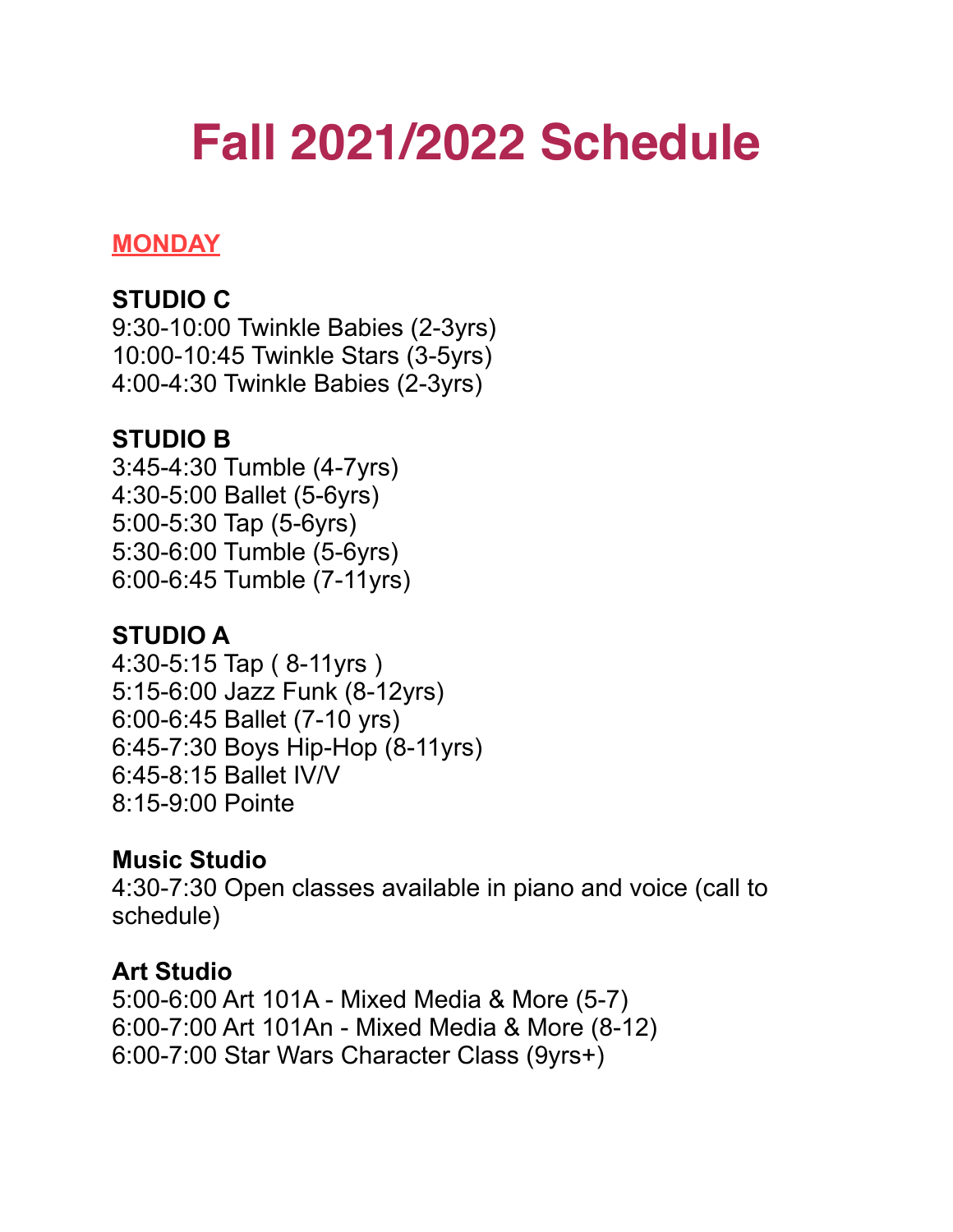#### **TUESDAY**

#### **Studio A**

3:45-4:45 Teen Ballet 4:45-5:30 Lyrical Beg (11yrs+) 5:30-6:45 Ballet IV / V 6:45-7:30 Lyrical 15yrs+ 7:30-8:15 Modern 13yrs 8:15-9:00 Hip Hop 13yrs+

#### **Studio B**

3:30-4:30 Teen Funk ( 11yrs +) 4:30-5:30 Tumble (int/adv) 9 yrs+ 4:30-5:15 Tumble (5-8 yrs) 5:30-6:30 Hip hop Boys 12yrs+ 6:45-7:30 Lyrical Adv 13yrs+ 7:30-8:30 Jazz Int/adv 13yrs+

#### **Studio C**

3:15-3:45 Twinkle Babies (2-3yrs) 4:15-5:00 Twinkle Stars (3-4yrs) 5:00-5:30 Baton P 5:30 -6:15 Tap beg/int (9yrs+) 6:15-7:00 Beginner Jazz 8-11yrs

#### **ART STUDIO**

5:00-6:00 Intro to Drawing 101 (7-11yrs) 6:00-7:00 intro to Drawing 101 (12yrs+)

#### **Music Studio**

4:00-closed 4:30-closed 5:00-closed 5:30-8:00 open in piano, guitar, voice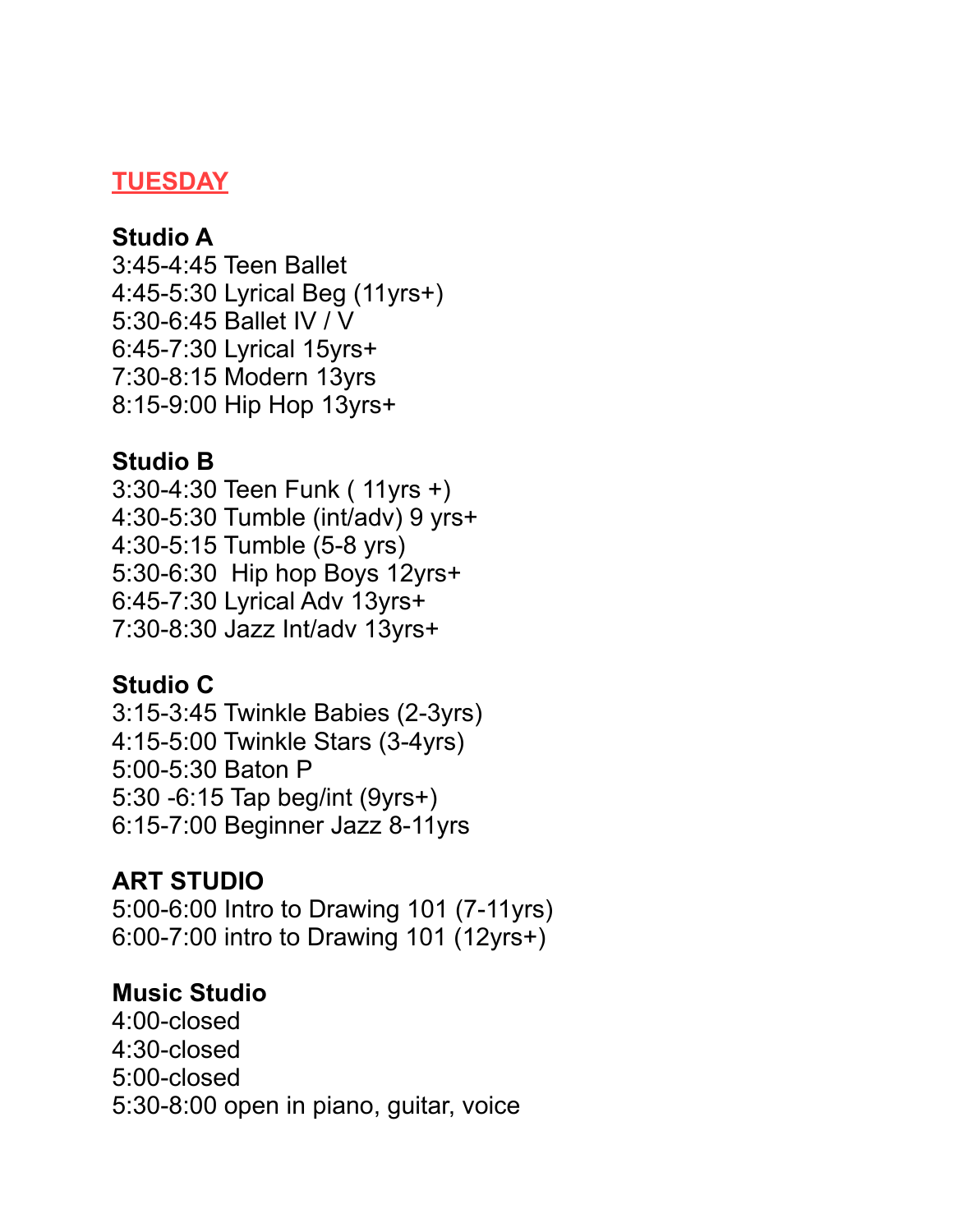#### **WEDNESDAY**

### **Studio B**

4:30-5:00 Tap (6-8 yrs) 5:00-5:45 Ballet I/ level II (6-9yrs) 5:45-6:30 Tumble (5-8yrs) 6:30-7:15 Tap II (9-11yrs)

### **Studio C**

4:30-5:15 Twinkle Stars (3-4 yrs) 5:15-5:45 Twinkle Babies (2-3yrs) 5:45-6:30 Tumble Int-(8-11yrs) 6:30-7:15 Boys Hip Hop (8-11yrs)

### **Studio A**

4:30-5:30 Tap 5:45-6:30 6:30-7:15 Lyrical(beg I) 8-10yrs 7:15-8:15 Adult Tap II

### **Music Studio**

4:00-7:00 open in piano, guitar, voice, flute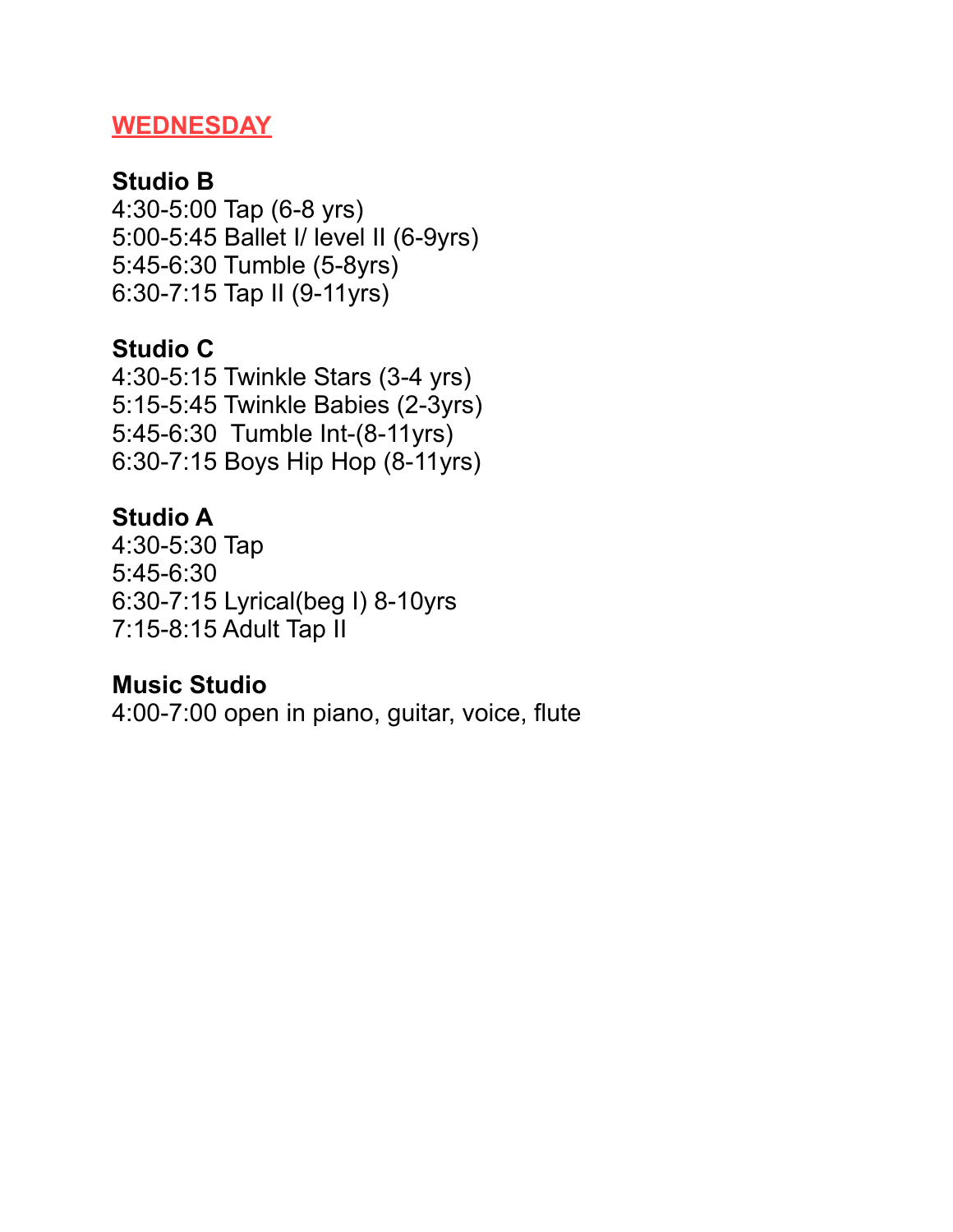### **THURSDAY**

### **Studio B**

3:45-4:30 Tumble (4-7yrs) 4:30-5:30 Ballet /hip hop (5-8yrs) 5:30-6:15 Tumble (5-8yrs) beg/Int 6:15-7:15 Ballet II/III (10yrs+) 7:15-8:00 Jazz II (10yrs+)

### **Studio A**

5:00-6:30 Ballet IV/V - (15yrs+) 6:30-7:30 Modern Adv - (15yrs+) 7;30-8:30 Jazz tech (15yrs+) 8:30-9:30 Hip Hop adv (15yrs+)

#### **Studio C**

4:45-5:30 Musical Theater Jazz (8-11yrs) 5:30-6:15 Act 101 beg (8-11yrs+) 6:15-7:15 Act 101 Tiny Broadway (5-7)

### **Music**

4:15 open 4:45 open 5:15 open 5:45 Tiny Broadway (5-7yrs) 6:15-6:45 Group Sing (8-11yrs)

### **ART STUDIO**

5:30-6:30 Intro to Drawing 102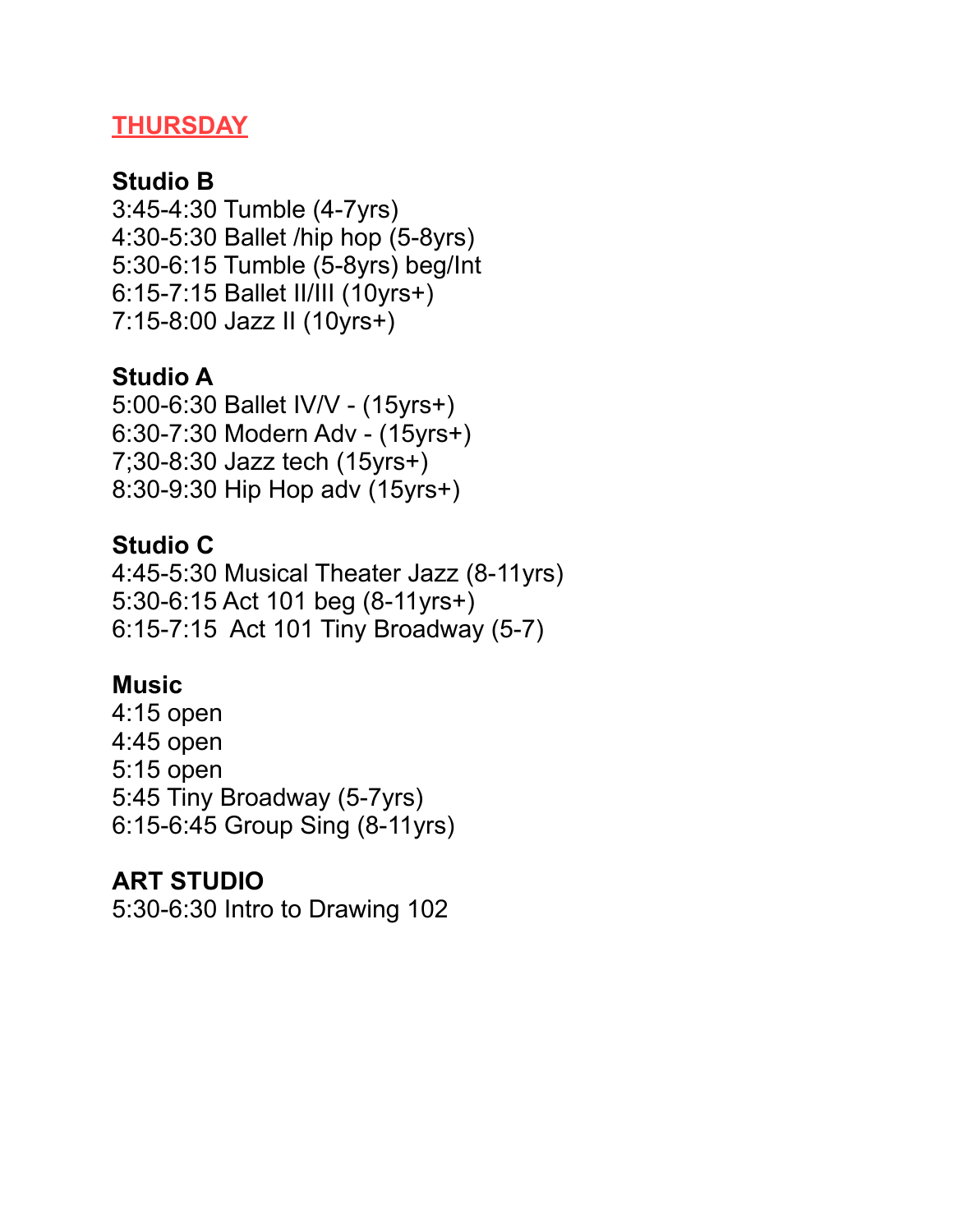### **FRIDAY**

#### **Studio A**

4:30-5:45 Cheer-nastics (5yrs+)

### **Studio B**

3;30-4:15 Twinkle Stars (3-4yrs) 4:30-5:00 Tap (5-7yrs) 5:00-5:30 Ballet (5-7yrs) 5:30-6:00 Hip Hop (5-7yrs) 5:30-6:00 Tumble(5-7yrs

### **Art Studio (6 weeks themed art sessions (9yrs+)**

4:30-5:30 - Super Hero and Villains (How to draw Comics) 5:30-6:30 - Super Hero and Villains (How to draw Manga)